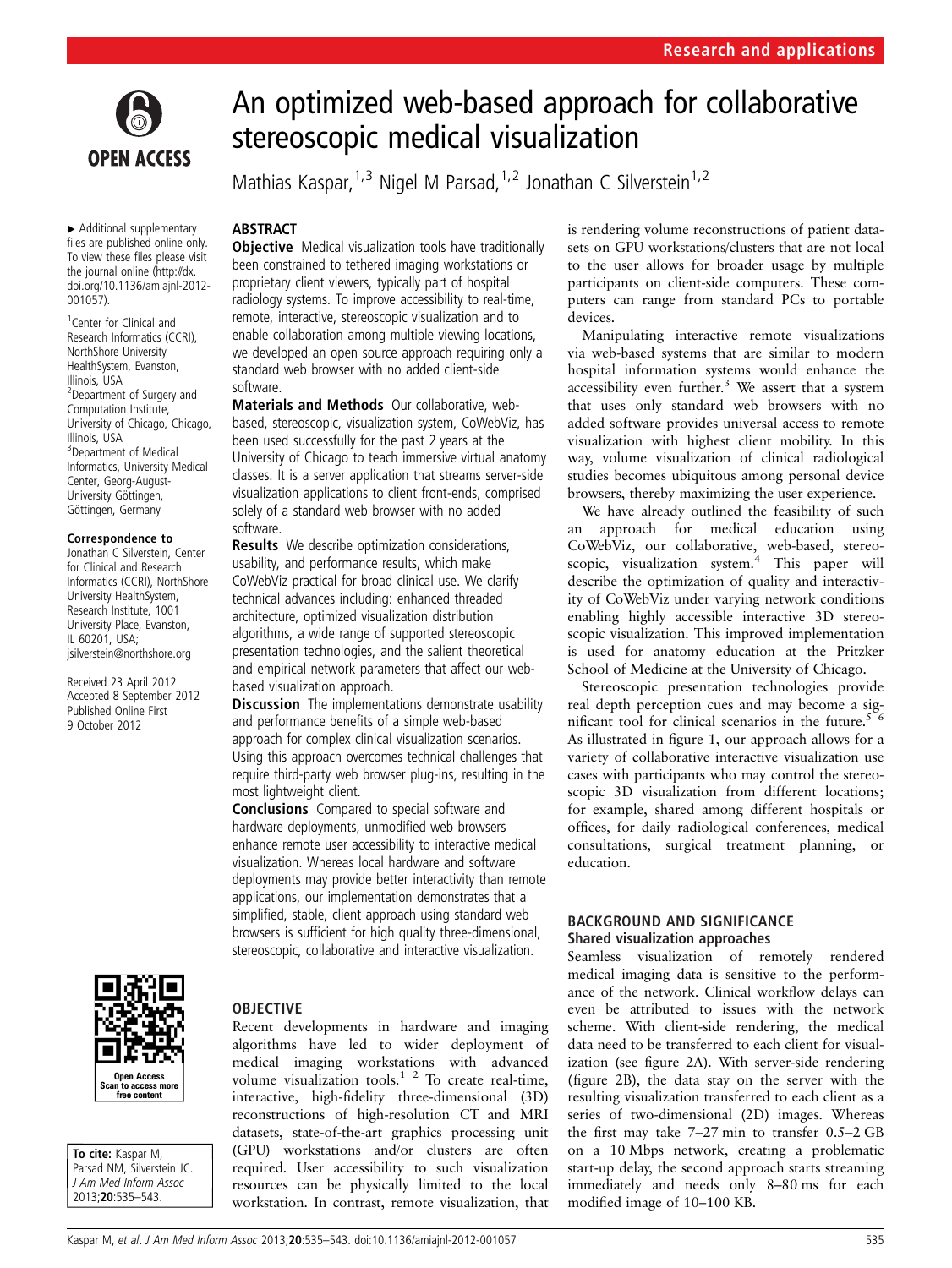

Figure 1 Scenarios for a collaborative three-dimensional (3D) and 3D stereoscopic visualization system. One person (eg, a radiologist) initializes the visualization and other participants (eg, a surgeon or a whole class) can join for a shared visualization session.

Rendering on the client side delivers good usability and minimal delays resulting in fast interactivity. However, performance is also dependent on the client machine's graphics hardware. Web-based picture archiving and communication systems have been developed that support the client-side viewing of volume data as cross-sectional 2D images with and without browser plug-ins.7 8 Other systems provide interactive nonstereoscopic 3D visualization that is rendered with web browser plug-ins.<sup>9–11</sup> Web browser plug-in engines such as Java and/or Flash are an additional installation requirement for all of the aforementioned web-based client-side systems. In contrast, Web3D technologies utilize the client-side machine's graphics processing hardware via OpenGL commands within a web browser with no added software.12 13 However, major security issues have been reported with Web3D and it still depends on the local client's GPU specification, which is highly variant.

Many visualization systems stream visualizations to specialized proprietary client-side viewers<sup>14</sup> <sup>15</sup> or web browser

plug-ins.16 17 An important step for remote visualization was the development of virtual network computing  $(NNC)$ <sup>18</sup> VNC is a screen scraping application that transfers the whole desktop metaphor to a remote user. Research combining 3D graphics hardware with VNC are well documented and many companies have developed similar applications.<sup>19 20</sup> A step even further is a remote visualization system that parses the base application's graphical user interface, which then can be reorganized in a customized interface on the client side.<sup>21</sup> These projects mostly transfer still images compressed with JPEG, JPEG2000 or PNG or video formats such as MPEG and H.264.22 23 Visualization can also be supported by grid-computing infrastructures that can provide server discovery mechanisms, parallel image analysis and rendering.<sup>24 25</sup>

Our literature search for interactive visualization systems that use web browsers without any additional software had sparse results. Bohne-Lang et  $al^{26}$  describe a visualization application whose architecture goals shared our design criteria for minimal



Figure 2 Client-side versus server-side rendering. Transferring a 0.5–2 GB dataset may take 7–27 min on a 10 Mbps network compared to just 10–100 ms sending the resulting visualization's images.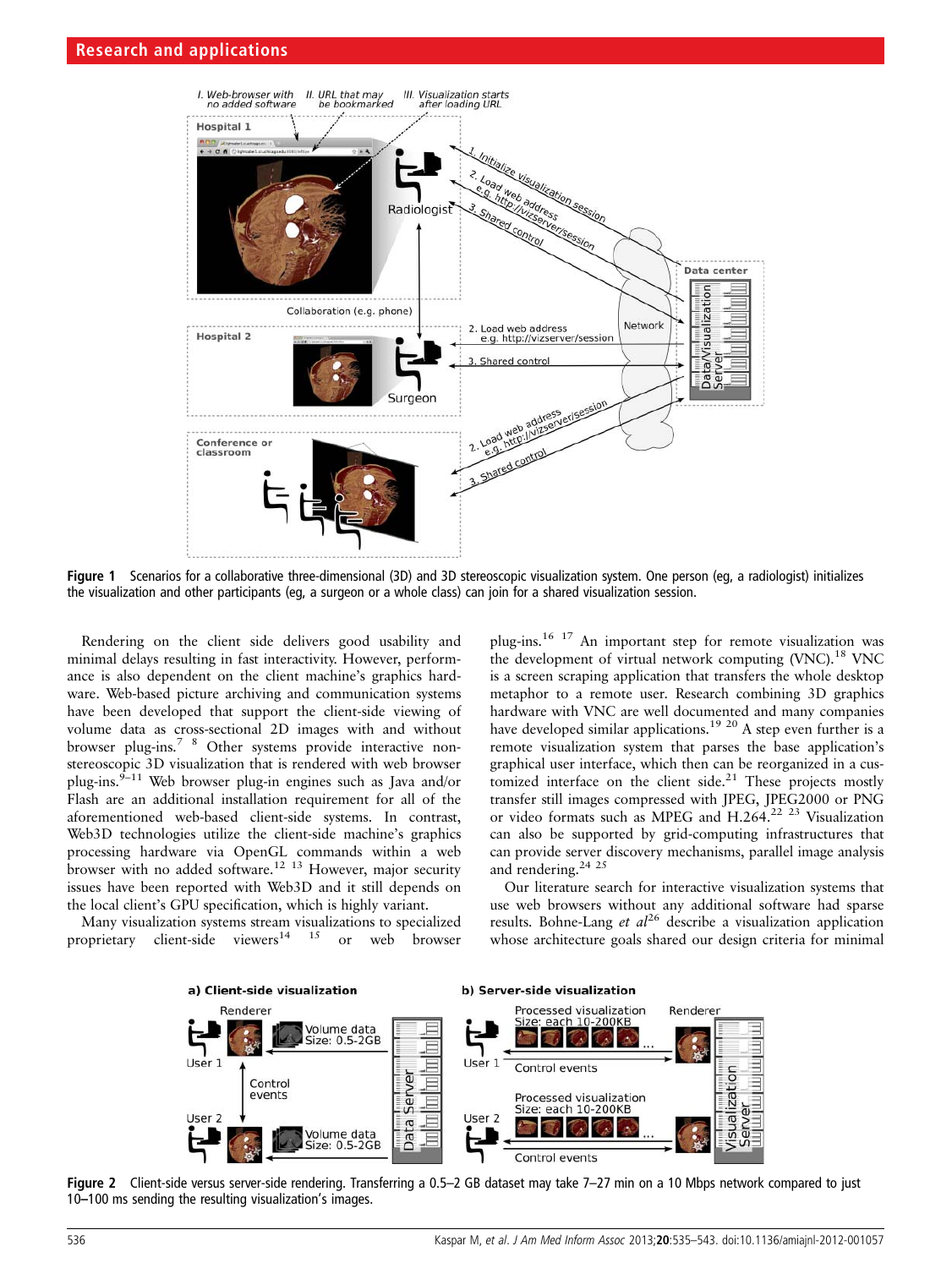client-side requirements and robust accessibility, but is not optimized for high interactivity. Jourdain et  $al^{27}$  describe ParaViewWeb, a web-based system that provides access to interactive VTK-based visualization. The user can choose between a Java, a Flash or the JavaScript client, which pulls images from the web browser via a web service interface. Projects for a combined usage of stereoscopic and collaborative visualization via pure web-based applications were not found in the literature.

Another possibility that satisfies no added software requirement is the plug-in-less video streaming introduced with HTML5. However, current HTML5 implementations introduce a buffering delay on the web browser that prevents real-time usage for interactive visualization. Better interactivity can be provided using either consecutively pulled single images from the browser or streaming 'motion JPEG' (MJPEG). Whereas pulling single images requires a separate connection for each image, MJPEG has one long-lasting open connection for all images and subsequently results in far better performance. Equally important, medical visualization, unlike photographic movies or hard-edged text and button displays, has fewer colors and soft edges, making JPEG images highly compressible and indistinguishable from lossless compression (although losslessness may not be justified in interactive visualization).

#### Previous web-based prototype

CoWebViz's initial prototype provided basic interactive and stereoscopic web-based volume visualization.<sup>28</sup> It was a server application that used MJPEG to stream visualizations with fixed JPEG quality setting and resolution to a client-side web browser without any additional software.

We tested the system successfully on the following unmodified standard web browsers: Google Chrome, Mozilla Firefox and Safari. Internet Explorer requires either additional software installation (eg, ActiveX control, Java applet) or a fallback mechanism with degraded performance by consecutively pulling single images. As web technologies mature, CoWebViz's modular, threaded architecture can be modified to comply.

For our visualization application, we use MedVolViz, our high-performance, distributed computing, medical rendering engine.29 We run MedVolViz on a nine-node visualization cluster that has two consumer-grade graphics cards per node.

This set-up produces real-time, high-quality, 3D stereoscopic volume renderings of clinical CT and MRI datasets with high resolution and interactive frame rates. We define interactivity as having a frame rate of at least 10 fps, with each frame rendered with maximal detail and resolution during visualization modifications (eg, while rotating or windowing).

We evaluated CoWebViz for medical education in our virtual anatomy class for undergraduate University of Chicago biology students. Shared 3D stereoscopic visualization was rendered elsewhere on campus.4 CoWebViz simultaneously shared MedVolViz visualization with shared control to a group of clinicians, computer scientists and medical students located at Cardiff University, Wales. The Cardiff group has been participants in this collaborative virtual anatomy class since 2006 using antecedent streaming technology.<sup>30</sup> 2D anatomical drawings and cadaver photos were used to introduce the students to anatomical structures while streaming volume rendered reconstructions of patient CT datasets were used to present anatomical relationships in stereoscopy. The shared stereoscopic software set-up consisted of simply opening the collaboration via a bookmarked URL. However when CoWebViz streamed the visualization to multiple geographic destinations, that is network addresses, maintaining an interactive frame rate for the varied network bandwidth conditions required manual adjustments such as changing the JPEG quality setting. This resulted in the need for special adjustments for each unique network destination.

## SYSTEM DESIGN

#### Parallel-processing architecture

Participants connect their browser to the visualization server at variant bandwidth. Adaptive adjustments are therefore essential in order to get optimal performance and image quality for the participant's unique network connection. As such adjustments were not possible with the first prototype's sequential architecture, we used a parallel software architecture that enables multiple participant connections each with their own adaptive image quality settings at the same time.

The architecture, illustrated in figure 3, is a composition of multiple exchangeable modules, with each running as a separate



Thread / Module Shared memory between threads  $\Box$ 

Figure 3 Two paths for visualization distribution and control event transfer are shown. Each rounded rectangle stands for one process with a specific functionality.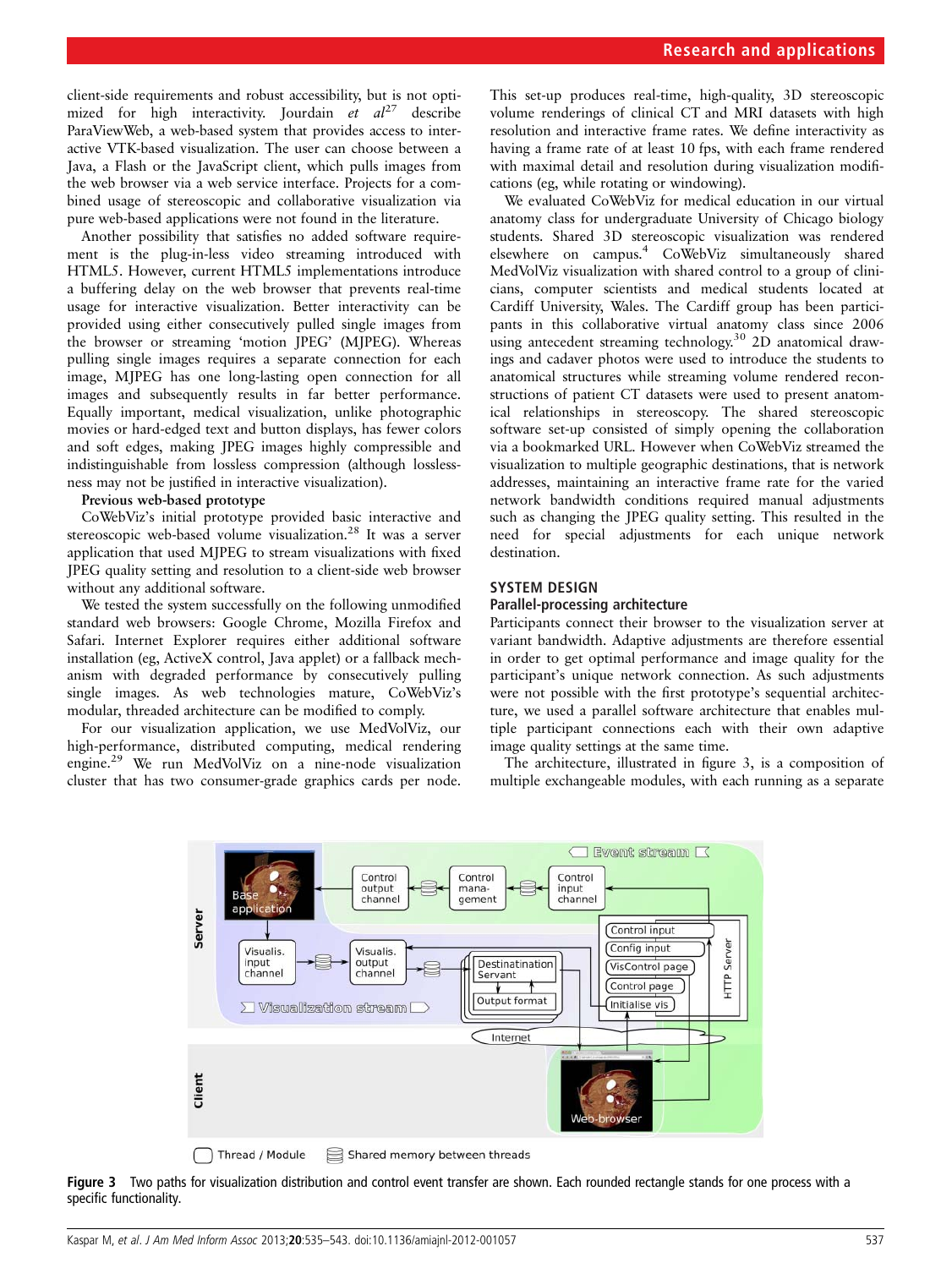

Fiqure 4 CoWebViz can be used in stereoscopy on three-dimensional (3D) high definition televisions (A), two-projector set-ups (B) and standard displays (D). It can also be used in monoscopy on standard displays (C).

thread (see rounded rectangles). The modules are combined into two processing chains, one for the image distribution and one for the control event transfer. The image distribution chain uses a visualization input channel to capture and process images from a base visualization application. It then consecutively distributes the newest image to each connected client via a visualization output channel. The control event transfer captures mouse and keyboard events on the client side. The events are transferred to the server via a control input channel where they are processed and forwarded via a control output channel to the base visualization application.

The interchangeable modular system design easily allows for a wide range of alternative configurations and usage scenarios. Input channels can grab visualization from video files, cameras and from base visualization applications (eg, MedVolViz). It is also possible to establish input channels that connect directly to a visualization application or that use external libraries to create the visualization directly in the input channel. Output channels distribute images via HTTP or store them as files on the server. The HTTP output channel allows for distribution of the visualization to multiple participants. Each participant is served via a dedicated processing module to handle the open connection and to format images into a specified format. We use output formats for 'MJPEG' and single JPEG files. Multiple modules can be used simultaneously to allow, for example, image streaming to web browsers and to record the session to a file.

The entire system uses a single built-in web server to handle all transmissions using only a single network port such as standard web server port 80. This gives the system a tremendous deployment advantage, as port 80 is normally not blocked by firewalls allowing for transparent operation.

#### Collaborative working

Many approaches have been used for controlling access to collaborative applications, such as a user explicitly requesting and being granted control, or restricting control to a single user only. We have added intuitive shared access control to CoWebViz that allows each participant to manipulate the visualization collaboratively. If one participant starts to modify the visualization, no other participants can gain control. After the visualization is not modified for a specified time, any participant can grab the control. Compared to aforementioned strategies, this fluid approach is simple and has the least user management overhead resulting in more dynamic and natural shared interactions, again maximizing the user experience by having the fewest possible software modes and controls for sharing (none).

Stereoscopic display devices such as 3D high definition televisions (HDTV) are now a widely available consumer technology. CoWebViz supports multiple visualization formats (including stereoscopic) allowing participants to choose the specific format that is best suited for their local output device, such as portable devices or standard monitors (with anaglyph glasses) or, if available to the user, larger scale projection-based stereoscopic set-ups or 3D HDTV (with stereo glasses). A session with four participants can simultaneously support all visualization and display types as illustrated in figure 4.

## Integration

Due to the modular architecture of web-based systems, this visualization approach allows for a simple integration into other web-based applications. For example, integrating CoWebViz into a web-based hospital information system is possible with only minor technical effort, for example, security and encryption encapsulation. Integration into non-web-based applications is also possible, for example, a specific application for a mobile device.

## PERFORMANCE OPTIMIZATION METHODS Bandwidth optimization

We define a frame as one of a stream of images each with a specific JPEG quality and resolution that is sent from a server to a client over a network. Two consecutive frames differ when there is a modification to the server-side visualization. Stereoscopic medical visualizations are modified infrequently during the majority of sessions resulting in the generation of many identical, and thus, redundant frames. Sending only the modified frames is therefore an effective means to reduce bandwidth use.

None of the tested web browsers lost connection to the server using MJPEG if no new image was sent for 30 min. Some web browsers ordinarily have trouble displaying consecutive images using MJPEG because the most recent image is not displayed until the succeeding image is completely transferred. CoWebViz compares successive frames at the sub-pixel level and sends either modified images or the exact same image again if the visualization has not been modified for 100 ms. This delay value outputs at least 10 frames per second, empirically preserving interactivity over networks of varied capacity.

When used in collaboration, each client's display device may support very different resolutions (eg, handheld devices vs 3D HDTV). Therefore, the maximal supported resolution is automatically set for each client to reduce both the bandwidth usage (throughput) and the additional processor usage that is necessary for image resolution resizing.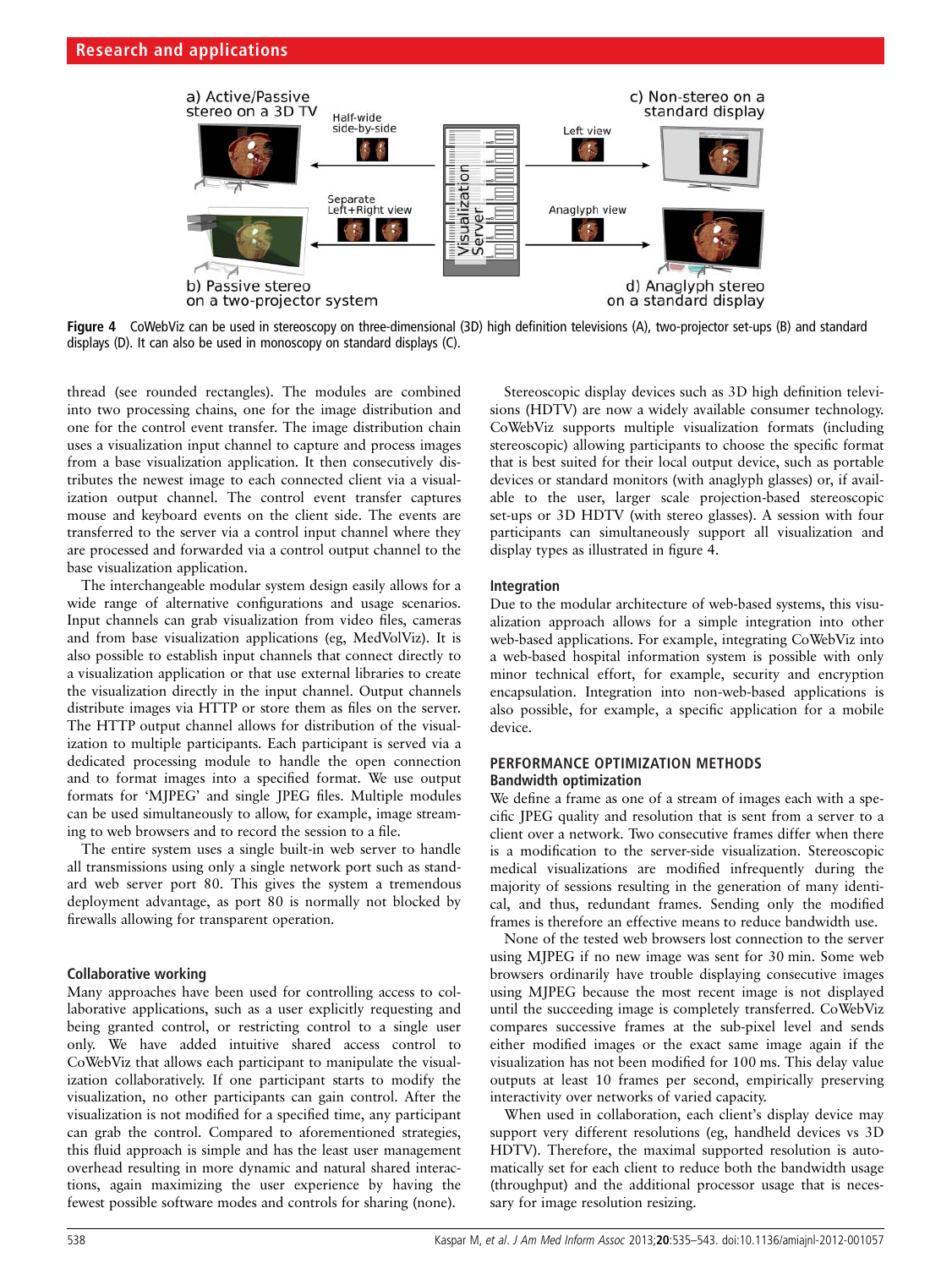#### Frame rate optimization

Frame rate is a frequency metric that is the fundamental performance measure in computer graphics because it quantifies a visualization's interactivity. For localized volume rendering, frame rate is dependent on hardware performance and software design. For example, a visualization's images can be sent at higher frequencies to a tethered display using faster GPU and/or by implementing parallelized rendering algorithms that take advantage of multiple GPU.

For remote, server-side volume rendering, assuming adequate GPU hardware, network bandwidth is often the most important empirical parameter controlling the client-side frame rate. That is, bandwidth determines the rate at which CoWebViz can practically push images over a network. CoWebViz's frame rate can thus be defined in terms of network bandwidth:

Frame rate = network bandwidth 
$$
\times \frac{\text{frames}}{\text{Mbits}}
$$
 (1)

where

Frame rate's and network bandwidth/s units are

$$
\frac{\text{frames}}{\text{second}} \text{ and } \frac{\text{Mbits}}{\text{second}}, \text{ respectively}
$$

To maintain the user's desired frame rate for given network conditions, CoWebViz iteratively adjusts the file size of each image sent over the network. The size of one resized image sent over the network can be expressed as its size per frame, or Mbits/frame. The extent of dynamic image resizing by CoWebViz's automatic adjustment algorithm is quantified by an abstract parameter we have defined as the streaming image quality (ϕ). For MJPEG, the two fundamental parameters that determine ϕ are JPEG quality and image resolution:

$$
Streaming image quality = \phi
$$

$$
= f(JPEG\ quality,\ image\ resolution)
$$

 $(2)$ 

As commonly cited in the literature, an image's JPEG quality and resolution produces a specific file size (abbreviated FS), which in turn equates a specific Mbits/frame value for a desired fixed minimal frame rate and given network bandwidth.

Performance is a direct consequence of the speed that a modified image is sent to the client and its ϕ. In other words, it is a trade-off between the maximization of the ϕ and the optimization of the frames per Mbit. The automatic adjustment algorithm determines the best possible streaming image quality for each participant for a desired frame rate and given network bandwidth. The algorithm relies on an initial network bandwidth test to determine an image's ideal file size (IFS):

$$
IFS = f(\text{initial bandwidth test}, \text{number of client} \text{views}, \text{user's desired frame rate})
$$
(3)

If the user starts to modify the visualization, a predetermined, set value for  $\phi$  is used to compress the first modified image, resulting in a current image file size (CFS). For the next modified image, the difference between the preceding image's CFS and the IFS is used to calculate an optimized ϕ:

IF CFS 
$$
\left\{\begin{aligned} < \text{IFS then increase } \phi \\ > \text{IFS then increase } \phi \end{aligned}\right\}
$$
 (4)

The algorithm then continuously optimizes  $\phi$  to determine an optimal file size  $(FS(\phi))$  for each succeeding modified image that is as close to the IFS as possible. If no events occur for a specified time,  $\phi$  is set to its maximal value (eg, maximum JPEG quality at maximum image resolution).

Rearranging equation (1) allows us to solve for FS as a function of ϕ:

$$
FS(\phi) = \frac{Mbits}{frame} = \frac{1}{frame rate} \times network bandwidth
$$
 (5)

FS(ϕ) versus network bandwidth can clearly be expressed as an equation of a line where the y-intercept is zero and the slope is the inverse of the user-desired frame rate, or frame rate period. The goal of the automatic adjustment algorithm is to maintain a visualization's interactivity regardless of network bandwidth. In the HOME network case, we sacrifice streaming image quality to maintain interactivity. In the LAN case, when we have sufficient interactivity, we increase quality as much as the bandwidth allows.

#### Network latency optimization

Using MJPEG to push images to web browsers, we observed lagging visualization modifications on the client that occurred when images are sent too quickly. As HTTP primarily uses transmission control protocol connections, where every sent byte arrives at the destination, the frame rate has to be controlled from the server side. We reduced this lag by adding an artificial delay after each transmitted image that is unique to the network connection and image file size. We calculate the delay via an initial bandwidth test with the following equation:

$$
Delay = \frac{FS(\phi)}{network\ bandwidth}
$$
 (6)

Equation (5) discusses the ideal case for optimal file size determination. Rearranging, we note that the network-specific delay and ideal frame rate period are identical. Delay can therefore be thought of as the empirically determined frame rate period that is necessary for images to be streamed at a user-defined frame rate without network lag.

$$
FS(\phi) = delay \times network bandwidth \tag{7}
$$

Using three example networks of varying bandwidth capacity, figure 5 elucidates CoWebViz's automatic adjustment algorithm's conceptual framework as quantified by equations (1) to (7) into one graph:

#### Event rate optimization

Web browsers were initially developed for stateless web applications. Efficient techniques to transfer input events from web browser clients to server applications are still limited. An HTML REST-style interface in which the browser calls a specific URL using a separate connection for each event works well if the client has a fast connection to the server (eg, >50 Mbps). Otherwise, long delays occur, resulting in a noticeable lag in visualization modification on the server and subsequently on the client. Using websockets, input event transfer is fast with significant improvement of the system's usability.<sup>31</sup> Websockets are already supported by some HTML5 web browsers and will very likely become more disseminated in the future.

## Experimental set-up

We tested CoWebViz interactively streaming from our on-campus server across the internet to four different network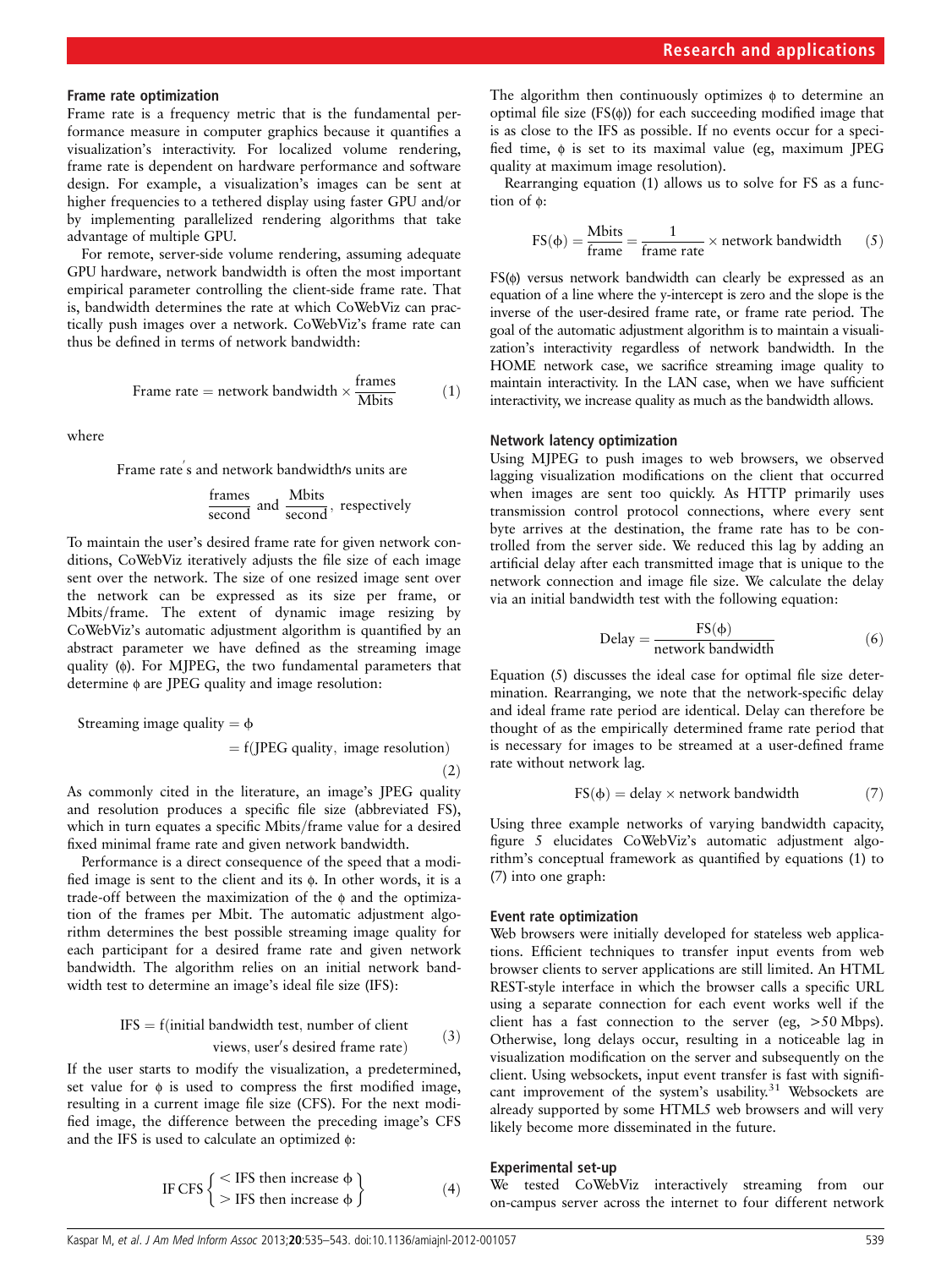

**Figure 5** This concept graph illustrates optimal file size,  $FS(\phi)$ , in comparison to the network bandwidth. Each network results in a specific ideal file size (IFS). A modified image results in a current file size, which is always adjusted to the IFS, based on optimization of streaming image quality, φ.

endpoints to assess real-world usage and very low bandwidth usage: a high performing LAN (∼90 Mbps), a fast WI-FI connection (∼10 Mbps), a residential HOME network (∼3 Mbps) and a LIMITED network constrained to very low bandwidth (∼1 Mbps), as in table 1. To ensure comparability among optimization tests, we ran CoWebViz multiple times with a single modifying user at different times of the day for 3 min in a strict procedure with alternating 20 s modification and idle phases directed by a timer. In this way, all tests were performed as fully integrated user tests of actual end-to-end systems including mouse movement by the user (eg, at HOME). This ensures these results represent the user experience, not just machinegenerated experiments. The data generated include a timestamped row of data from each of the server and client for each processed image including JPEG image quality, file size, width and height. Results show averages over all applicable tests. The modification phases run the system at peak performance streaming as many frames as possible by continuous user mouse movement (maximizing events per second on the server side). Therefore, user variability in precise movement performed during modification should not substantially affect the results because network bandwidth is the limiting performance factor even on the fastest networks.

# **RESULTS**

# Performance measurements

CoWebViz's optimization algorithms are compared in the following section. The behavior of the network data throughput, JPEG quality and resolution is illustrated in table 1 and figure 6 among four different streaming configurations and four internet endpoints. Image resolution is a percentage defined as the ratio of the number of pixels of a sent image divided by the number of pixels of a baseline image, both with the same aspect ratio. For these tests,  $1024\times768$  is the baseline resolution that is defined as 100%.

## Baseline configuration (configuration 1)

All image frames are sent with a fixed  $\phi$  (resolution: 1024×768, JPEG quality: 80).

# Effect of sending only modified images

Comparison of sending all images (configuration 1) with sending only modified images that share the same fixed  $\phi$  (configuration 2):

- ▶ No frames are sent when there are no modifications to the visualization.
- With modifications, the frame rate appropriately decreases considerably to 17 fps (−78%) and 16 fps (−54%) for LAN and WI-FI, respectively, which are the frame rates given by the base visualization application.
- $\triangleright$  Due to the a priori low bandwidth availability, the frame rate stays at approximately 8 fps for HOME and 3 fps for the LIMITED network.

#### Effect of the automatic quality adjustment

Comparison of sending only modified images with fixed ϕ (configuration 2) with sending only modified images using the automatic  $\phi$  calculation (configuration 3):

- ▸ Without modifications, ϕ is set to its maximal values.
- With modifications and the automatic quality calculation, the JPEG quality increases by 5% and 7%, while the frame rate stays almost identical  $(\pm 1$  fps) on WI-FI and LAN.
- ▸ Using the same configuration to the HOME and LIMITED networks results in a higher, interactive frame

| Configuration                                                              | <b>Network</b><br>type | <b>Frames per</b><br>second | Throughput in<br><b>Mbps</b> | <b>Client CPU</b><br>usage in % | Server CPU<br>usage in $%$ | <b>JPEG</b><br>quality | Image<br>resolution |
|----------------------------------------------------------------------------|------------------------|-----------------------------|------------------------------|---------------------------------|----------------------------|------------------------|---------------------|
| 1. Send all images with fixed resolution                                   | LAN                    | 76.2                        | 25.2                         | 86.7                            | 51.7                       | 80                     | 100                 |
| $(1024\times768)$ and fixed JPEG quality of 80                             | WI-FI                  | 33.5                        | 11.4                         | 85.6                            | 23.6                       | 80                     | 100                 |
|                                                                            | <b>HOME</b>            | 7.7                         | 2.6                          | 46.1                            | 13.0                       | 80                     | 100                 |
|                                                                            | <b>LIMITED</b>         | 2.9                         | 0.9                          | 15.9                            | 7.7                        | 80                     | 100                 |
| 2. Send only modified images with fixed resolution                         | LAN                    | 16.7                        | 5.6                          | 54.1                            | 18.5                       | 80                     | 100                 |
| $(1024\times768)$ and fixed JPEG quality of 80                             | WI-FI                  | 15.5                        | 5.2                          | 61.8                            | 16.5                       | 80                     | 100                 |
|                                                                            | HOME                   | 8.2                         | 2.6                          | 44.6                            | 13.6                       | 80                     | 100                 |
|                                                                            | <b>LIMITED</b>         | 2.7                         | 0.9                          | 7.9                             | 8.0                        | 80                     | 100                 |
| 3. Send only modified images with AUTO resolution<br>and AUTO JPEG quality | LAN                    | 17.3                        | 6.8                          | 52.5                            | 17.6                       | 85.7                   | 100                 |
|                                                                            | WI-FI                  | 15.5                        | 5.4                          | 63.7                            | 21.7                       | 84.1                   | 97.6                |
|                                                                            | <b>HOME</b>            | 10.2                        | 2.2                          | 55.6                            | 26.9                       | 70.1                   | 68.4                |
|                                                                            | <b>LIMITED</b>         | 10.1                        | 0.3                          | 14.6                            | 21.2                       | 23.7                   | 7.6                 |
| 4. Configuration 3 streaming with two eye                                  | LAN                    | 16.1                        | 5.1                          | 77.3                            | 73.9                       | 79.7                   | 89.3                |
| perspective views (data shows 1 view)                                      | WI-FI                  | 13.9                        | 2.9                          | 79.7                            | 59.3                       | 66.7                   | 63.0                |

The four configurations show progressively increasing optimization as measured during modification (peak performance). CPU, central processing unit.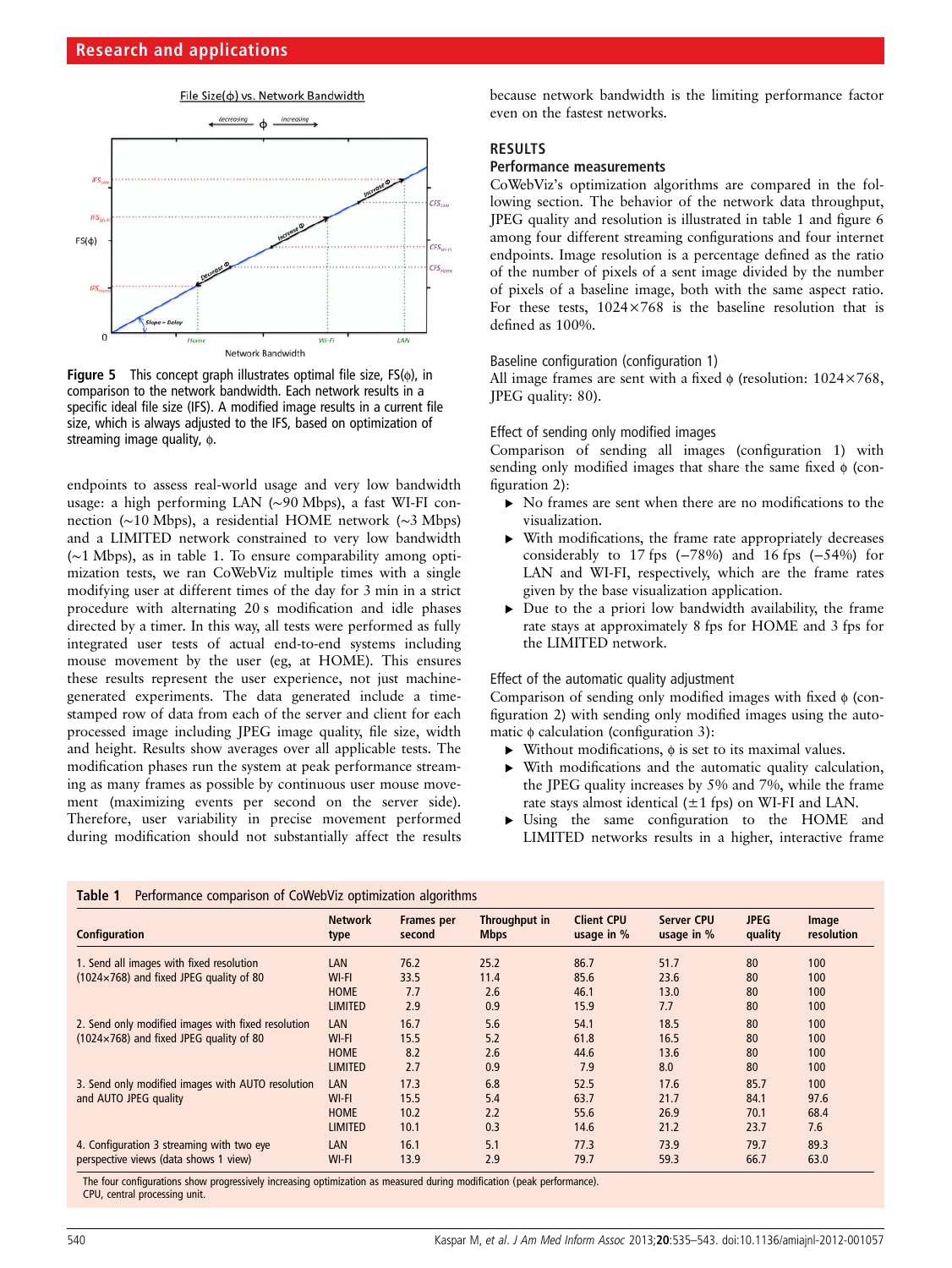

Figure 6 The bar graphs show the file size per frame. JPEG quality and resolution changes between fixed and automatic quality adjustments to four internet endpoints.

rate of 10 fps. This frame rate increase is associated with a 12% lower JPEG quality, a 17% lower resolution and a 25% higher client central processing unit (CPU) usage on the HOME machine.

As shown in figure 6, this algorithm retains the performance and optimizes the JPEG quality towards the frame rate.

Stereoscopic modes

- ▸ On the client side, half-wide side-by-side input streams for 3D HDTV behave equally well as monoscopic streams despite larger resolution  $(1920\times1080)$  required for the displays.
- ▸ The two-view stereoscopic visualization results in two similar streams. Each stream's JPEG quality values are slightly lower on LAN (frames: −1.2 fps, JPEG: −7%, resolution: −5%) and lower on WI-FI (frames: −1.6 fps, JPEG: −21%, resolution: −20%), compared to single-view streaming.

## **Scalability**

Figure 7 demonstrates the performance of CoWebViz's streaming visualization simultaneously on each of one to six separate client machines each constrained to 10 Mbps or 3 Mbps. In each case, the ϕ value, shown as JPEG quality, the frame rate, and the throughput remain high and stable due to the parallel architecture of the code (threading). The same holds for mixed bandwidth scenarios. Of course, without server load balancing, the server CPU usage and the summarized throughput of all client connections increase with an increasing number of clients.

# User experience

CoWebViz requires at most three steps to stream stereoscopic content: (1) instantiation of CoWebViz's server-side application (which could be web controlled); (2) loading of the visualization server's URL in the client-side web browser; and (3) for stereoscopic content, arranging the two browser windows according to the stereoscopic system's requirements, for example, typically



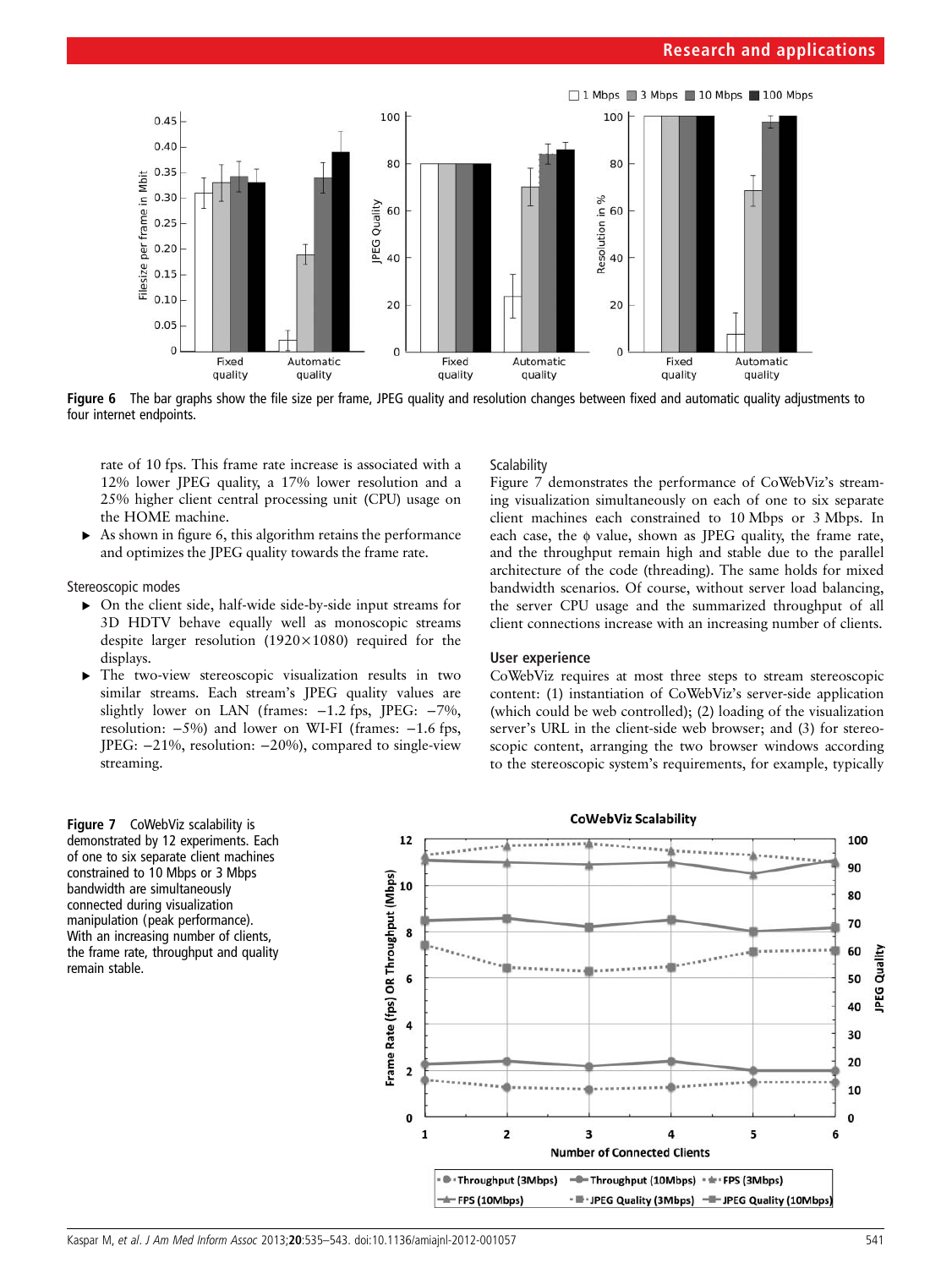

Figure 8 These images are example visualizations as streamed to users during a typical CoWebViz session. (A) Without mouse movement (no image modification), JPEG quality and resolution can reach 100 and 100%. During modification, JPEG quality and resolution vary depending upon bandwidth limits, (B) 70 and 64%, (C) 60 and 49%, (D) 35 and 18%.

a side-by-side arrangement for streaming left and right eye views for current generation 3D HDTV. In contrast to a native application, CoWebViz does not require installation of special software, thereby skipping special intervention by organizational IT staff required by restricted user permissions common to security policy on corporate computers.

Because the interactive frame rate is automatically maintained above 10 fps in real-world usage, the user experience is best depicted by visually inspecting the effect of manipulating CoWebViz's parameters from an example session. Without mouse movement, the result is maximum quality and no network usage. Modifications result in specific ϕ calculated for each connection (table 1 and figure 6). Figure 8 includes example images with the corresponding JPEG quality and resolution in a static phase (figure 8A) and modification phases (figure 8B–D), such as rotating or windowing a stereoscopic volume rendering.

# **DISCUSSION**

Striking the optimal balance between quality and performance is an important design factor when streaming video when intra and inter-frame compression is commonly used. Using a web browser without the installation of additional third-party plug-ins restricts the available options for finding that balance. HTML5 video streaming can be used, but it results in buffering delays that prevent interactive usage. Sending single JPEG or PNG images consecutively is therefore the only workable solution; both formats are supported on all web browsers. We decided to use MJPEG as it is supported by many web browsers and has the best performance of all current options. In contrast to pulling images via long polling from the client, MJPEG pushes them from the server (comparable to video streaming), which leads to higher frame rates, key to the maximizing the user experience.

The enhancement that results in CoWebViz's best usability is the combination of the automatic quality adjustment and delay algorithms. With low bandwidth connections (eg, HOME), the algorithms retain performance, that is frame rate, with a drop in the streaming image quality. On high bandwidth connections, bandwidth is conserved while frame rate and streaming image quality are maximized. The enhancement that results in the best optimization in terms of bandwidth usage sends only the images that have been modified. Using non-inter-frame compression leads to high bandwidth usage during image modification (frame rate is maintained). In contrast to the described peak performance data, clinical users and educators usually modify medical visualizations with careful deliberation. The percentage of time that medical visualizations are dynamically modified in practice thus tends to be very small (as distinguished from time when they are static). This results in fewer modifications relative

to our testing procedures leading to fewer modified frames per second, culminating in substantially lower overall bandwidth usage.

Empirically observed, the delay and automatic quality algorithms maintain interactivity for fluent modification without the need for special configurations or user adjustments for each client. This leads to fewer interaction events on the client and subsequently fewer modifications on the server, maintaining usability.

The scalability of a server-side rendering relies on the network and the server hardware. With CoWebViz installed on a desktop-class server, it is possible to provide two-view stereoscopy for up to four remotely collaborating participants. Certain system changes (eg, providing quality classes, instead of individual quality) and network configurations (eg, multicast) would be necessary to scale to a larger number of participants.

# **CONCLUSION**

A key element for the robust usage of advanced medical visualization techniques and technologies is ease of user access. Although many projects have shown the benefits of highperformance computing for medical image analysis, ease of access was rarely a focal point. We suspect this is a reason for limited use.

CoWebViz enables a collaborative stereoscopic visualization hub that combines high performance and high-quality visualization with lightweight clients. A client-side web browser with no added software allows for cross-platform access to interactive, collaborative, stereoscopic medical visualizations on major operating systems (Linux, Unix, Windows, Mac OS, iOS) and processor architectures, including mobile devices. In addition to the ubiquity enabled by only requiring available web browsers, CoWebViz's user experience is optimized, without the need for interface controls, by automatically maintaining the best image quality and frame rate for the available network bandwidth at each location, and seamlessly shared control among collaborators.

CoWebViz's approach to sharing both interactive and stereoscopic visualization can be seamlessly integrated into existing web applications and could therefore coexist with current webbased hospital information systems. The approach also enhances usability for the end-user because there are no prerequisite skills or software installations required.

CoWebViz's feasibility and advantages facilitated the use of virtual stereoscopic volume rendering technologies in pre-med and medical education for undergraduate biology and medical students at the University of Chicago. A needs assessment has identified applications for clinical use, particularly surgical applications.